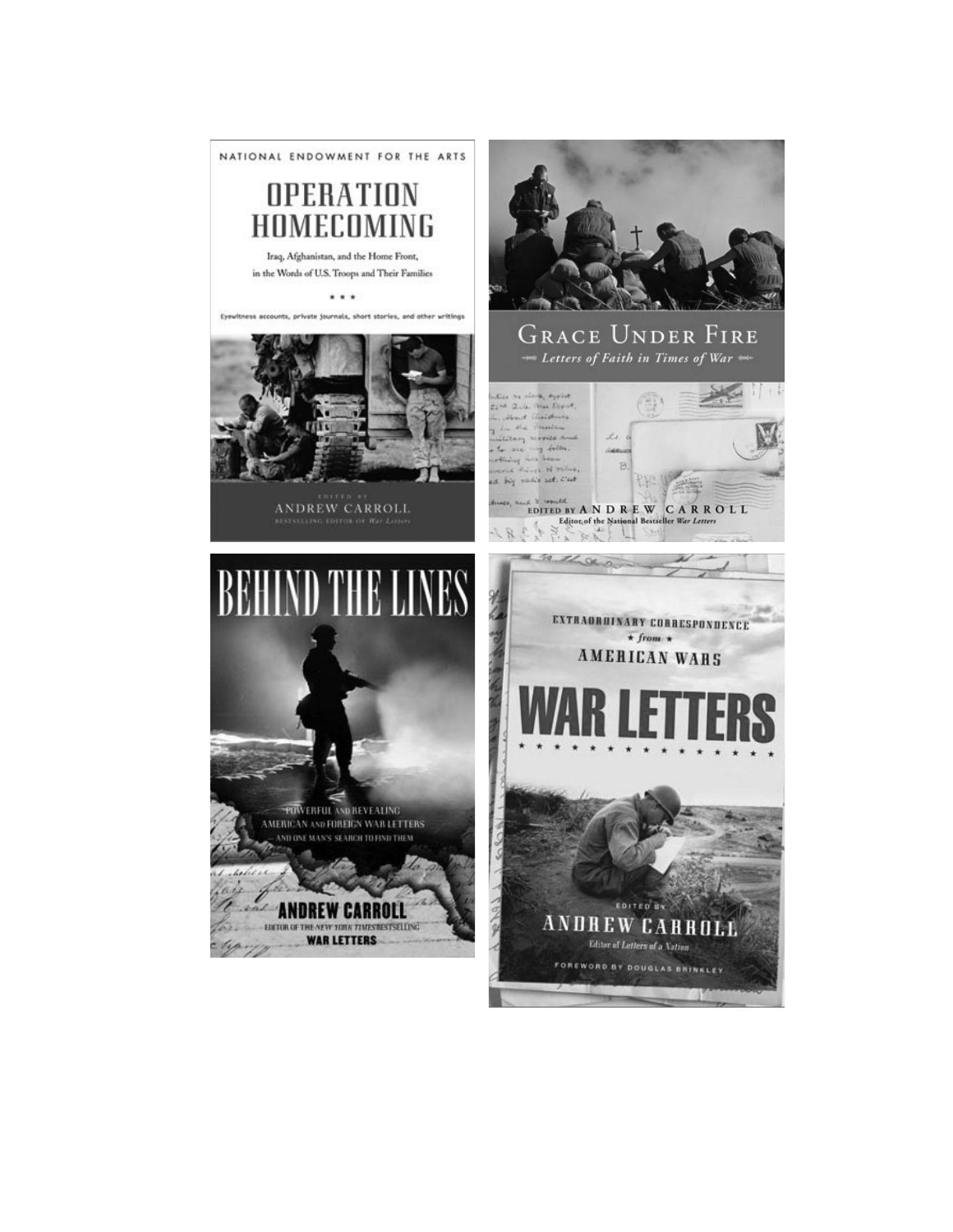## COMMENTARY BY JAMES A. MOAD II

## *Re-imagining the Past through Letters*

Young servicemen and women, some of whom didn't even graduate from high school, have penned the most compelling and unforgettable writings I've ever read.

—Andrew Carroll

 $\prod_{\text{was a}}$ SAT IN THE COURTYARD OF A SMALL CHÂTEAU in Souvignargues, France, sipping cofee and rereading excerpts from *Behind the Lines*. It was one of four books edited by Andrew Carroll that I'd brought along on the trip. Each one was a collection of letters, journals, stories, and e-mails written by soldiers from the American Revolution on up to the War in Iraq. When the owner of the château, Bernard Nouvelle, greeted us, I placed the book in my backpack, armed my video camera, and followed along on the tour.

I listened to the energetic, sixty-year-old man, recount some of the history behind the chateau as he guided my family and me up and down the stone stairs and throughout the grounds. Part of the structure dated back to the ninth century and the wine cellar was once part of small dungeon where hundreds had perished. I watched my ten-year-old son's eyes light up at the mention of the word *dungeon*, and I wondered where his imagination was taking him. At the end of the tour we sat together in the garden overlooking the small village. Monsieur Nouvelle opened a bottle of wine, and pointed to a large bell on the southern wall of the château.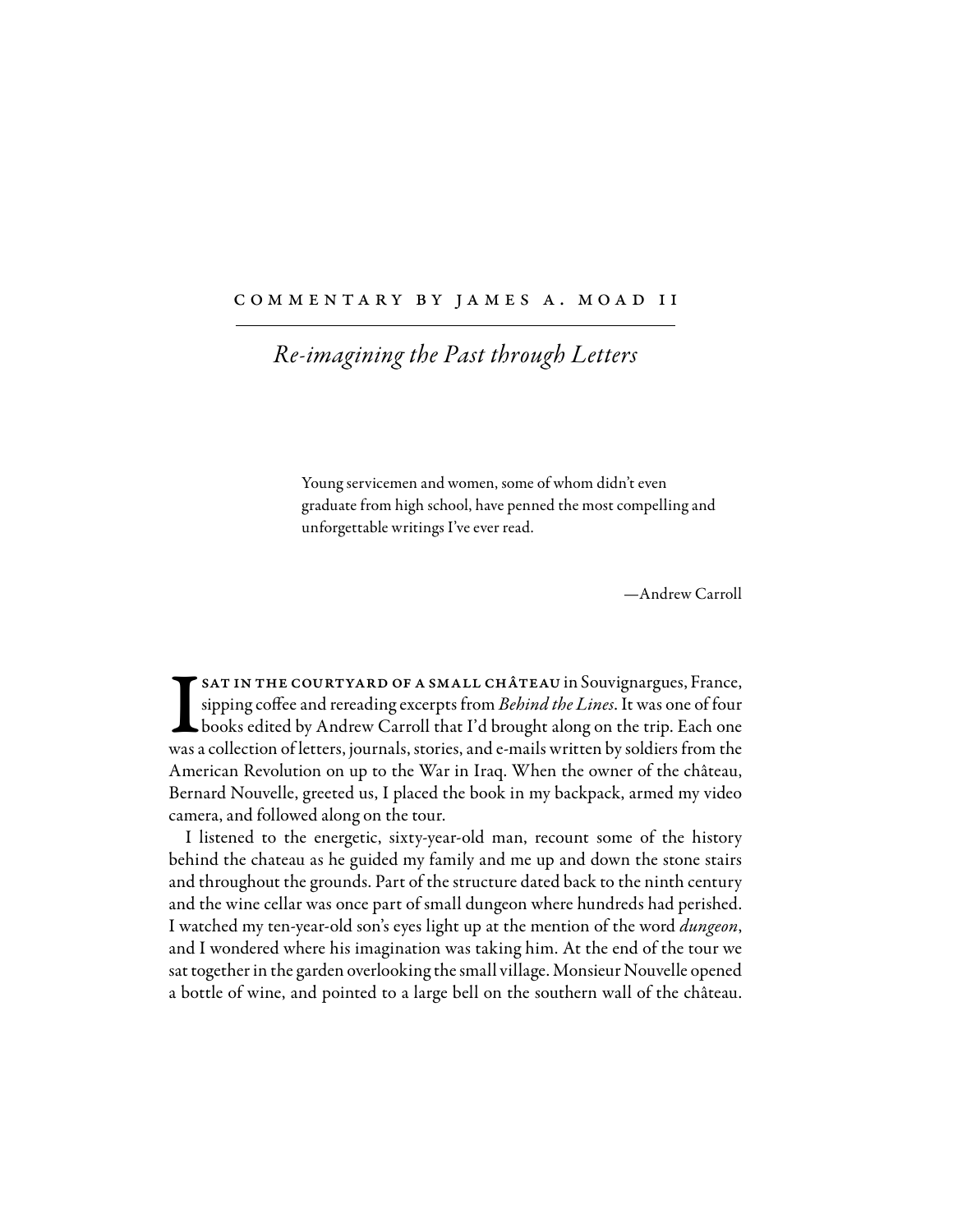"They used to ring the bell when there was danger," he said. "And the people from the village would gather here."

"Danger?" I asked. It was my frst full day as a guest at his home, and I was just getting a sense of our gracious host, a man well-acquainted with and proud of his region of France.

"A storm, a fre, if the village needed to be defended—those sort of things. It's very, VERY old. When the Germans were retreating at the end of the War, my grandfather was afraid of ringing the bell, but the people came anyway. They were very afraid, you see, and they'd been taught for so long to come here; it's all they knew." He pointed down the hillside toward a narrow road, indicating where a line of soldiers had skirted the town in August of 1944. "The resistance was strong in the South, and my grandfather was worried the soldiers would come here and kill everyone." He poured us each a glass of wine. "But they didn't come. I think they were in a hurry to escape the Americans." He gave me a half smile, and the conversation was over for the day.

> I am no longer an artist interested & curious; I am a messenger who will bring back word from men fghting to those who want the war to last forever. Feeble, inarticulate will be my message, but it will have a bitter truth, and may it burn their lousy souls.

> > —Artist Paul Nash, WW I on a mission to create patriotic artwork, *Behind the Lines*

I spent the next hour leafng through my books, trying to fnd an account of a battle from the region. In the end, I could only fnd one letter from the South of France. It was written by a French woman to her friend in England near the end of the War. She detailed her experience of retrieving the body of her teenage daughter, a member of the resistance, who'd been taken to a prison in Cannes, tortured and executed by the Gestapo. I closed the book, trying to imagine how difficult it must been for a mother to write that letter.

I walked to the edge of the grounds where my children were playing. Southeast of the chateau I could see row afer row of vineyards stretching out toward a line of hills in the distance. Beyond them, a mere thirty miles away, lay the Mediterranean Sea, and another twenty miles further east were the cities of Marseilles and Toulon—two key ports captured quickly during the invasion of southern France.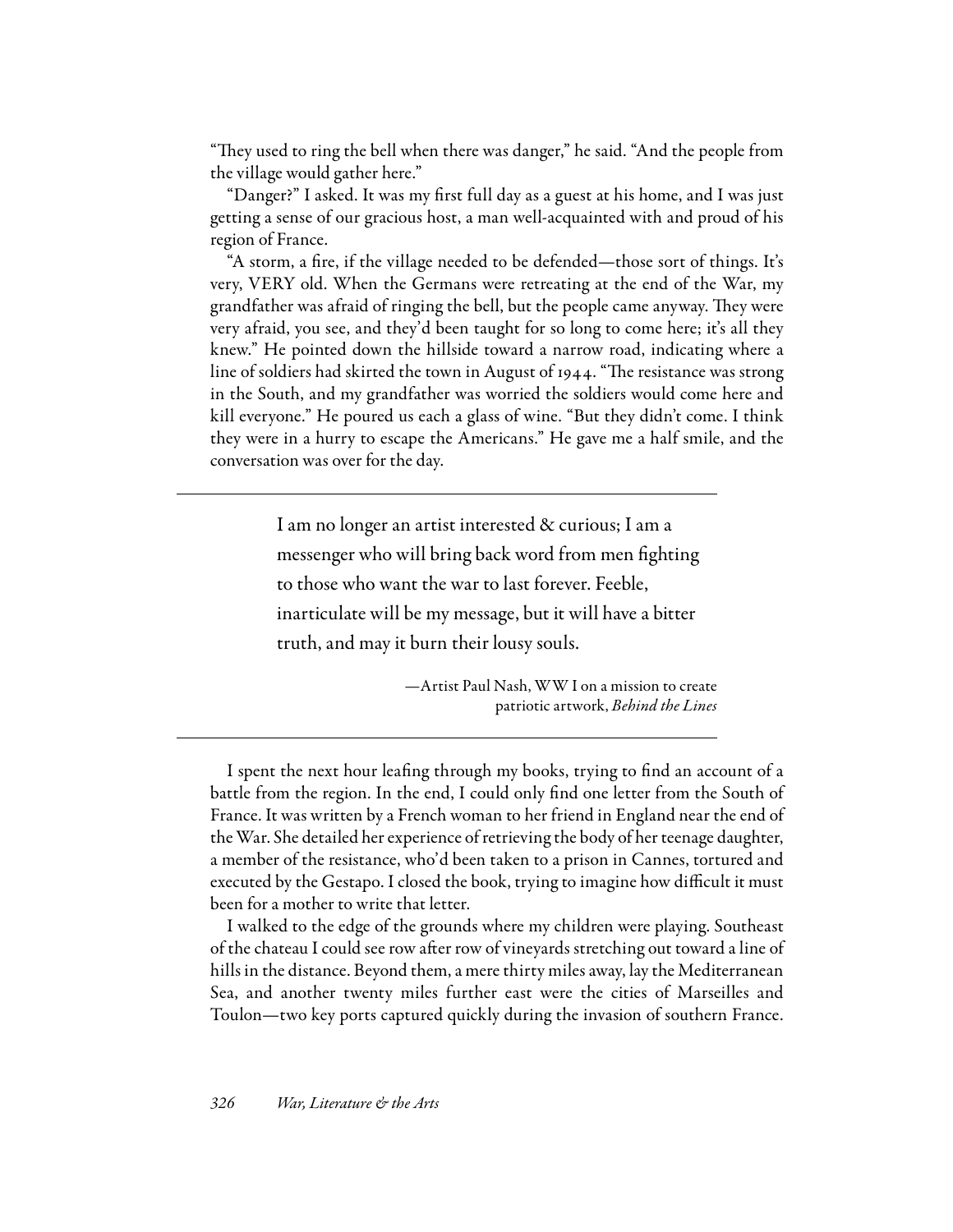I'd never given much thought to the Allied landings in the south, focusing instead on Normandy and the push toward Berlin, but just being there made me long to know more. The road outside the village was empty now, but after reading so many accounts from the war, it was easy to imagine a frustrated and defeated German Army in retreat, their vehicles clogging the roads, and the sick and wounded trailing along in convoys as they pushed north.

Like any other graduate of a military academy, especially a person who now teaches English, I've read regularly on the subject war: novels, memoirs, short stories, and enough nonfction accounts to give me a clear sense of what I imagined war to be like. As a C-130 pilot, I've flown combat missions throughout the Balkans, airdropped food to refugees in the mountains of Bosnia, eluded SAM sites, landed with bullet holes in my wings, inserted Special Forces into austere locations, and airlifed out the dead and wounded. I've seen enough documentaries and photos to help paint my own picture of the felds, jungles, cities and seas where war is waged. From my father, a former Green Beret, and a survivor of two combat tours in Vietnam, I'd learned to fll in the gaps of what wasn't and couldn't be translated to the page or the screen. Short of actually being on the ground in combat, what else could I possibly experience to know more than I'd already learned? I was confdent I had a clear sense of what war was like and the lessons to take away from it, but that was before I'd read any of Andrew Carroll's books.

> You don't seem to realize that I've been living practically like an animal for the past seven months… there is no glamour, or color, or dash to the life of the Infantrymen. All there is, is dirt and death.

> > —Private William Rigby, WWII, *Behind the Lines*

I met Andrew in the spring of 2007 during his visit to the United States Air Force Academy. He was there to speak to the cadets, but also to discuss the *Legacy Project*, a nonproft initiative he'd established in 1998 to preserve war letters. I was teaching his book *Operation Homecoming* to my cadets—second-semester seniors—a jaded and tired bunch, who were literally counting down the days to graduation. It was the last required English text standing between them and tossing their hats in the air, and I wasn't optimistic about the response to my assignment: read the entire book—all 377 pages—in four lessons, and then write an essay about how it afected them.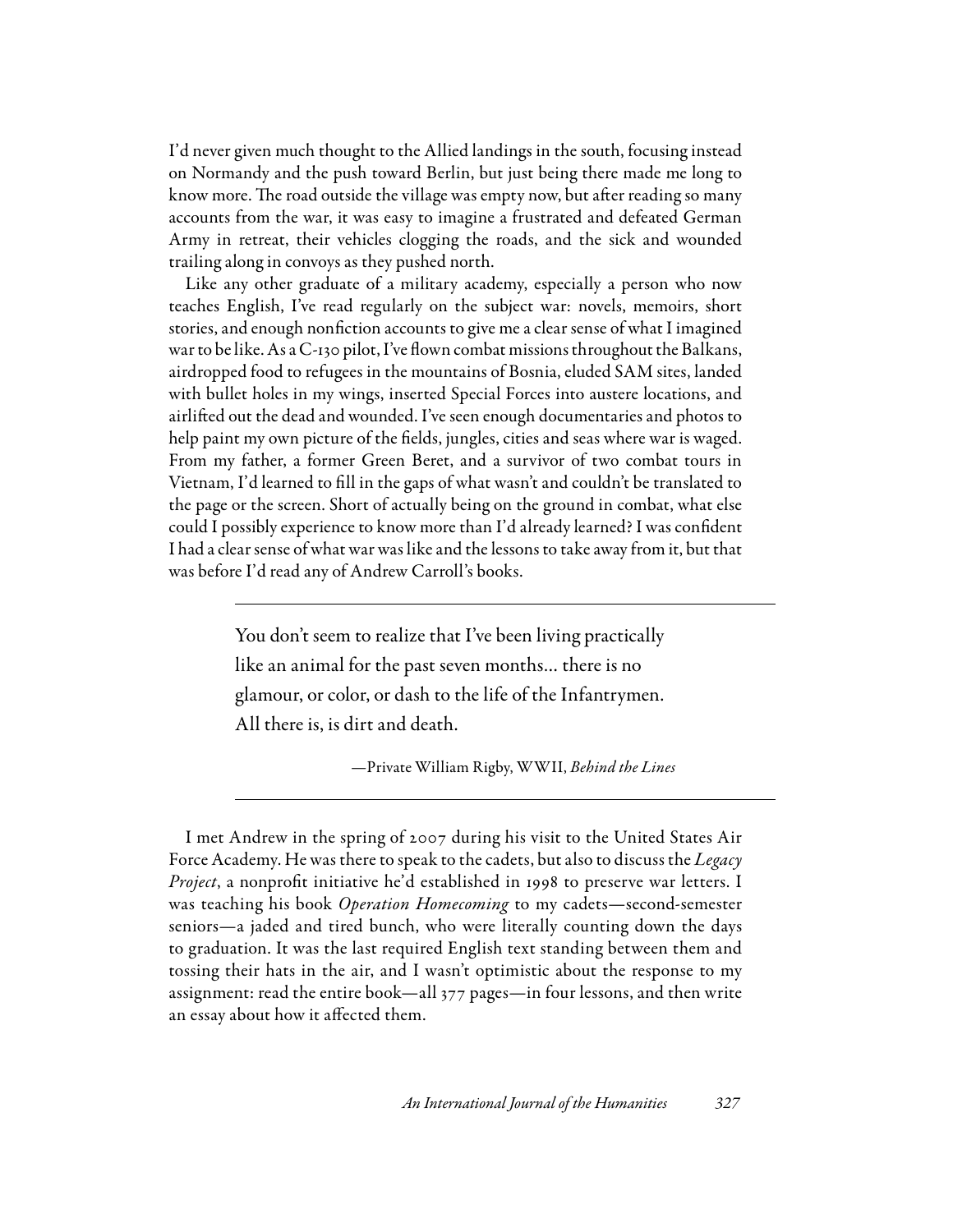While I was correct about the initial response, I was surprised at the rich and candid discussions sparked by the readings. The same students who barely spoke during *Catch-*22 or *Flight to Arras* were suddenly eager to express themselves. I was surprised, wondering why the response was so diferent, but in hindsight, I shouldn't have been; the answer was simple. Unlike Andrew Carroll's frst two books, *War Letters* and *Behind the Lines*, which included letters from as far back as the American Revolutionary and on up to the War in Iraq, *Operation Homecoming* focused exclusively on the post 9/11 world: letters, eyewitness accounts, journals and stories written by US troops and their families. This volume wasn't steeped in conficts from the past—World War II, Vietnam or even the First Gulf War—all of which might as well be ancient history to the cadets. Instead, *OperationHomecoming* is about the present—their world—flled with the events that helped defne them, and in some cases, motivate them to become cadets in the first place. The words in this book issue from their peers in Iraq and Afghanistan, soldiers their age, people who write, speak and think the way they do. When they read about what it means to kill, to watch friends die, to see children crushed beneath a convoy, or smell the burnt corpses of friend and foe alike, they listen. Their imaginations are able to make the crucial connections necessary for learning to take place. I think they began to understand, that in many ways, the book is about them.

> This week he's due home, this son of mine. I wonder: Is he nervous? Is he excited? This child who was so kind and sensitive, so caring of his mother. I can't even imagine what war has done to him.

> > —Becky Ward-Krizan, War in Iraq, *Operation Homecoming*

The success of teaching *Operation Homecoming*, coupled with meeting Andrew Carroll, kindled my interest in exploring his three other books associated with the Legacy Project. It was clear to me that letters from past wars might be a perfect complement to the poetry and the fction of war I was teaching in other literature courses. I was familiar with *War Letters*, a best seller, and I knew his most recent book, *Grace Under Fire*, had just been published, but I hadn't heard of *Behind* T*e Lines* at the time. I collected the books and put them aside while I graded essays and prepared my fnal exams.

By the end of the semester, I began to realize that the experience of teaching *Operation Homecoming* had afected me as much, if not more, than the cadets.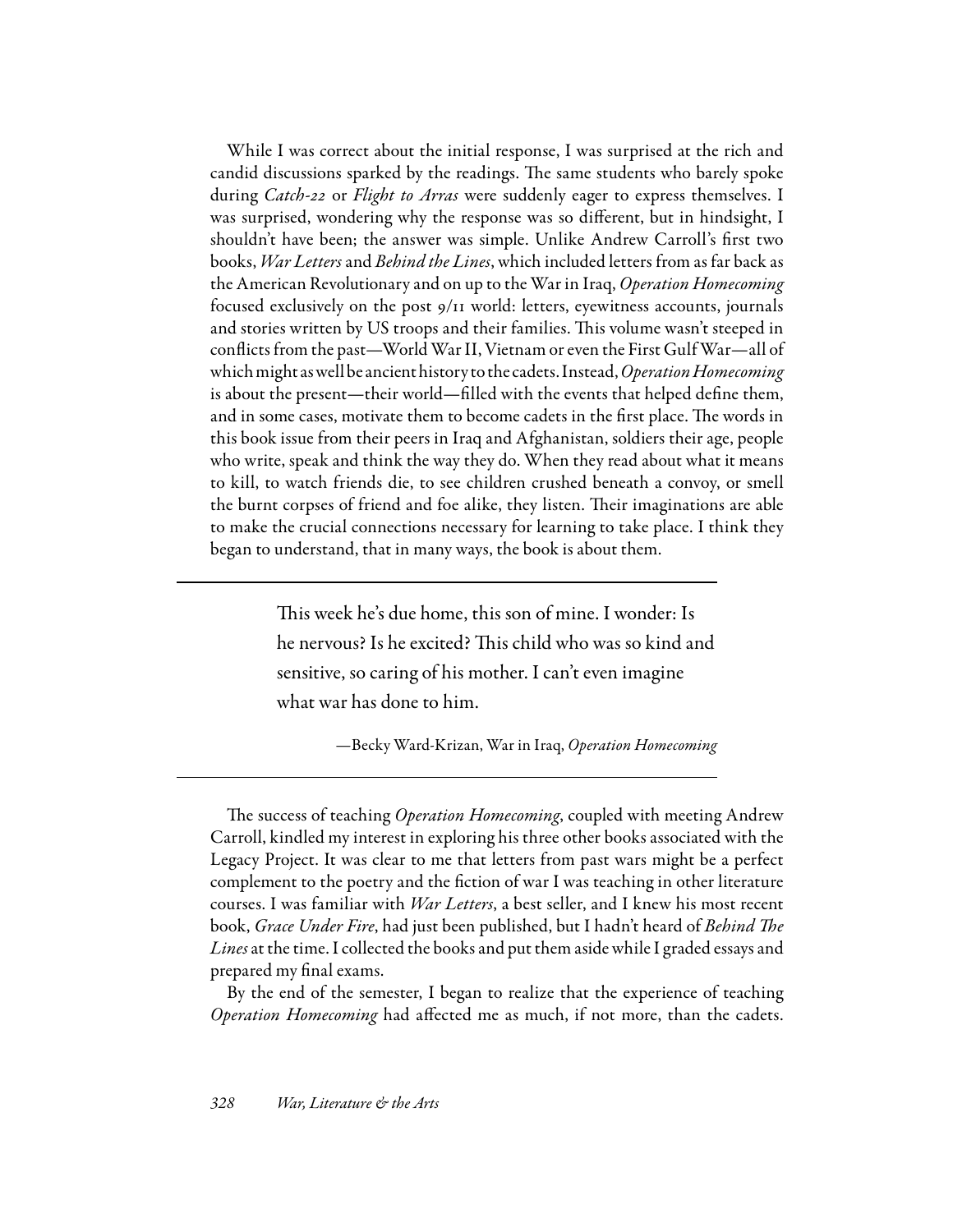It made sense. Afer all, several accounts in the book were from my peers too (one account was by a fight engineer in my old Air Guard Unit—167th Airlif Squadron), but for me, the impact resonated far beyond such simple connections. The ideas and thoughts expressed seemed to transcend the present conflicts, and the voices on the page were echoing the same sentiments from past wars. I could sense that there was much to be learned from the letters of past conficts, but it would take reading Carroll's other three books and a week of touring in the south of France before I could piece together my thoughts.

Built to accommodate 23,000 spectators, the Roman amphitheater in Nimes is remarkably well preserved. Live concerts and bullfghts are still staged in the oval ring once reserved for gladiator fghts and executions. I climbed the stone stairs, and from high atop the amphitheater it was easy to envision the citizens of Nimes cheering at the battles being waged below. Later on, as I strolled beneath the stone archways that led down onto the ring, I thought of Carroll's last book, *Grace Under Fire*, composed of letters of religious faith in times of war. Looking out on the oval ring, I could imagine terrifed Christians, chained up and waiting to be thrust into the ring. How many lives, I wondered, had been sacrifced to satisfy the crowds?

It's easy to think of war in statistical terms—whether the conficts are from the past or the present. What does it mean that there were over a million casualties at the battle of the Somme, 1.2 million soldiers and civilians perished in the siege of Leningrad, over two hundred Americans were killed at Khe Sanh, or that nine fatalities occurred in a helicopter crash in Baghdad? These are numbers, and it's easy to distance ourselves from the statistics. Numbers, of course, don't write letters; they don't have names, hopes, fears, doubts, dreams, or a story to tell. Reading the words, though, of those who fought and died in combat forces us to see behind numbers, and engages our imagination in a way other genres can't. It's the immediacy of the writing in the moment—a need to express the inexpressible—emotions, raw and unfltered by time that make this genre unique. We read the words and we're there with the writer, surrounded by the dead and wounded, as he refects on the Battle of Bull Run. We're in the hedgerows of France recounting the landing at Normandy. We're in the Warsaw Ghetto, Dien Bien Phu and Sarajevo, enduring the sieges and feeling the desperation and fear. We're there. We're there. We're there.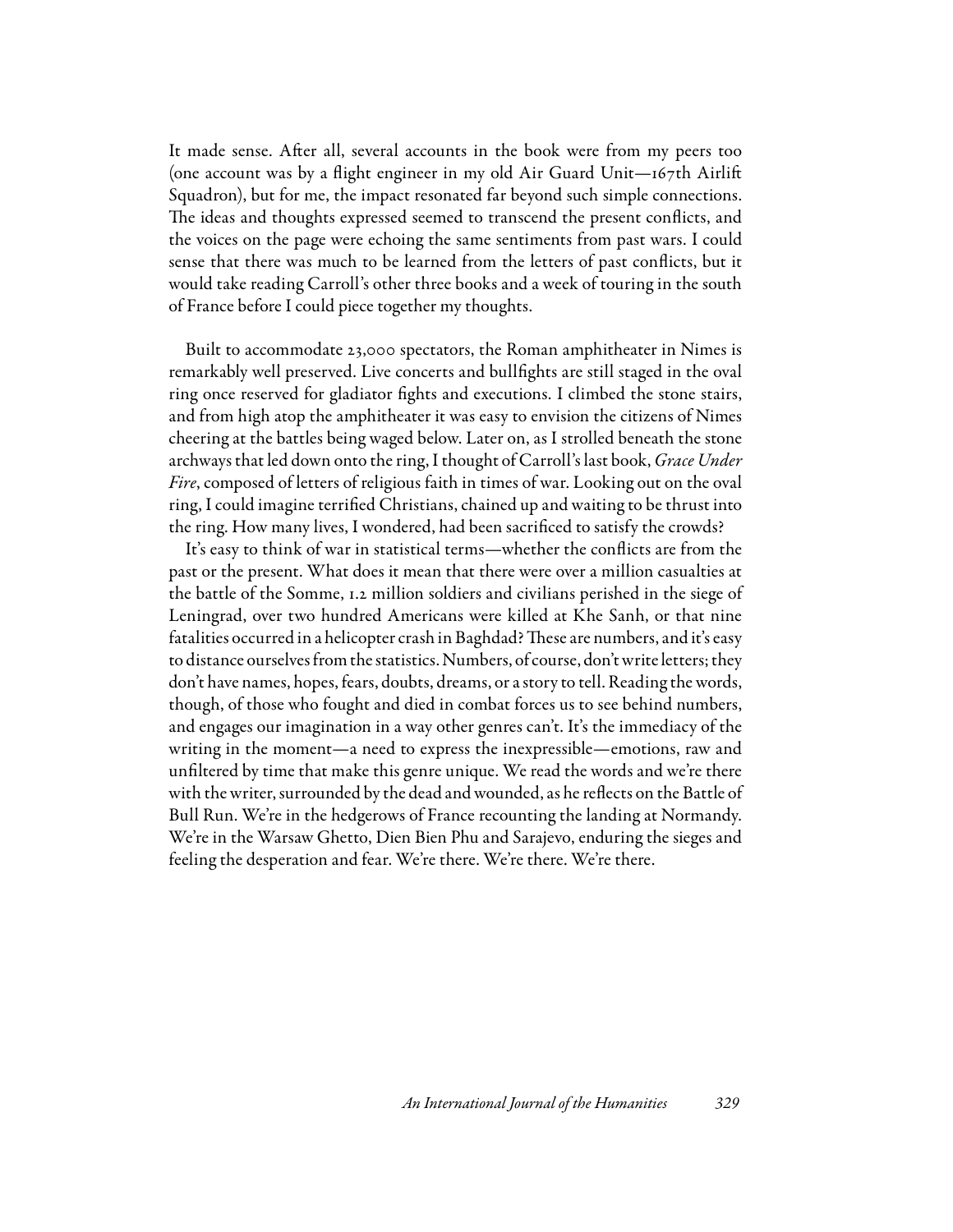All the fring had ceased, everything was calm and still after the awful storm save the awful shrieks of the dying and wounded which were great and came from every quarter in every direction. Cries for help, for water, brother calling to brother, comrade for companions….

> —Confederate Capt William Hardy, Civil War, *War Letters*

We slept in on our third day, and after a late breakfast, we strolled through town and found our way to the winery outside Souvignargues. We toured the facility and capped it off by sampling a dozen or so wines. A special local blend from several diferent grapes stood out above the rest, and I purchased two cases. On the walk back to the chateau, the heat was subsiding and the small town came alive in a way I hadn't noticed before. I looked at mothers with small children in strollers, boys and girls playing in the streets, and old ladies on bicycles as they worked their way through narrow, winding streets of town.

I'd fnished *Behind the Lines* for a second time that morning, and it was the one book that wouldn't let go of me—the one I wanted to talk about with Monsieur Nouvelle or to anyone who'd care to listen, but is there ever a right moment to bring up the subject of war? What makes *Behind the Lines* unique is that it reaches out beyond America's borders, incorporating letters from throughout the world. The diverse accounts from so many nations are matched only by the repetition of ideas—ideas that I found consistent with what American soldiers have expressed in everything else I've read. Whether it was a Turkish soldier expressing the need to defend his country against the British at Gallipoli, a Confederate soldier detailing the righteousness of his cause to his northern brother, or an American describing the horrible conditions of Iraqi civilians, the situations may have varied slightly, but the sentiments are always the same. They wrote of God, duty, country, and of defending a way of life.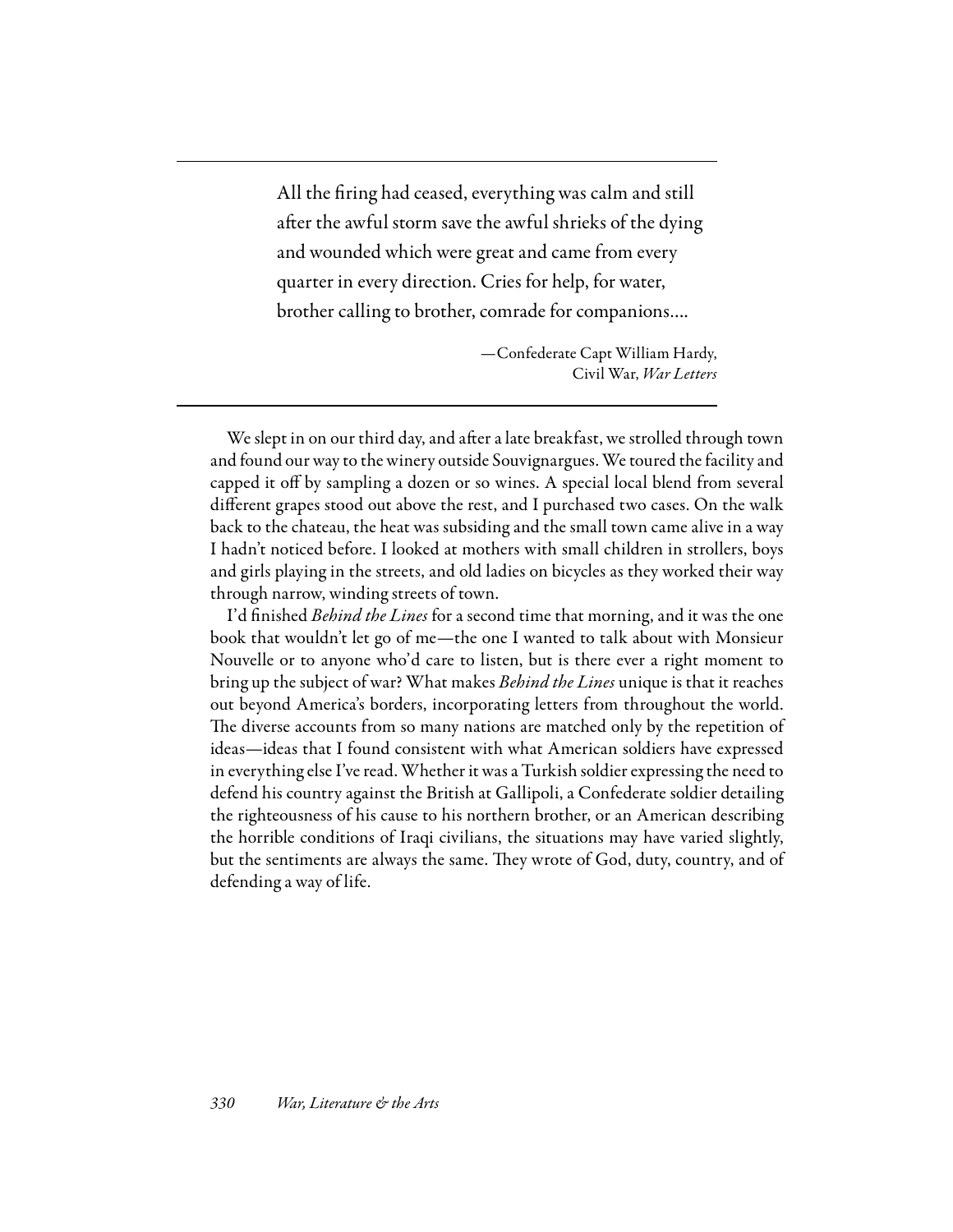I opened my hands, looked up to the heavens and said: "God of Turks, Master of the Birds, the sheep, the leaves, the mountains. You have given all this to the Turks. Please leave it to the Turks."

> —Turkish Soldier in a letter to his mother, WWI, *Behind the Lines*

Following a forty-minute drive south through a series of narrow, winding roads, we reached the beach at L'espiguette. It was a well-needed break from the sightseeing, and we all needed a quiet reprieve from the pressure of being guests. We spread out our towels and tried to build sand castles near the water's edge, but the strong wind and erratic waves thwarted our modest attempts. Overhead, an airplane paralleled the coast with its banner advertising something in a language I hope to learn someday. The plane conjured up the image of Antoine de Saint Exupéry, the great French aviator and author who'd written T*e Little Prince*. He disappeared over the Mediterranean somewhere east of where I stood in his P-38 Lightning, just weeks before the Allied invasion of Southern France. I'd taught his book, *Flight to Arras*, to my cadets a few months before, and despite my best eforts, most had dismissed the book. Unlike the writers in *Operation Homecoming*, St. Exupéry's stories were perhaps too distant and too philosophical to engage them.

St. Exupéry had been a military pilot (a career many cadets aspire to), yet few, if any, expressed much interest in discussing his work. Was teaching the book a waste of time, or had I simply failed to make the story come alive? I tried to recall if I'd been enthused by the book when I was a cadet, but I had no distinct memory of ever reading it. Surely, I had, though. I knew what the book was about, and I was aware of St. Exupéry's frustrations as an aging aviator in a time of war. He was a man lost between the past and the present, and that's when I realized that for me, the book itself had become a *peer* of sorts. The book had been with me all along just like all the other books I'd read. The cadets were just beginning to find their literary peers, and although I wasn't aware of it, all the books I'd read were part of all the subconscious voices I'd been listening to across the years. The letters in Carroll's collections had given the past a new opportunity to assert itself alongside the literature, memoirs, and stories I'd read. I could hear the voices of those writers, working in concert, supporting and defending all the assertions that had been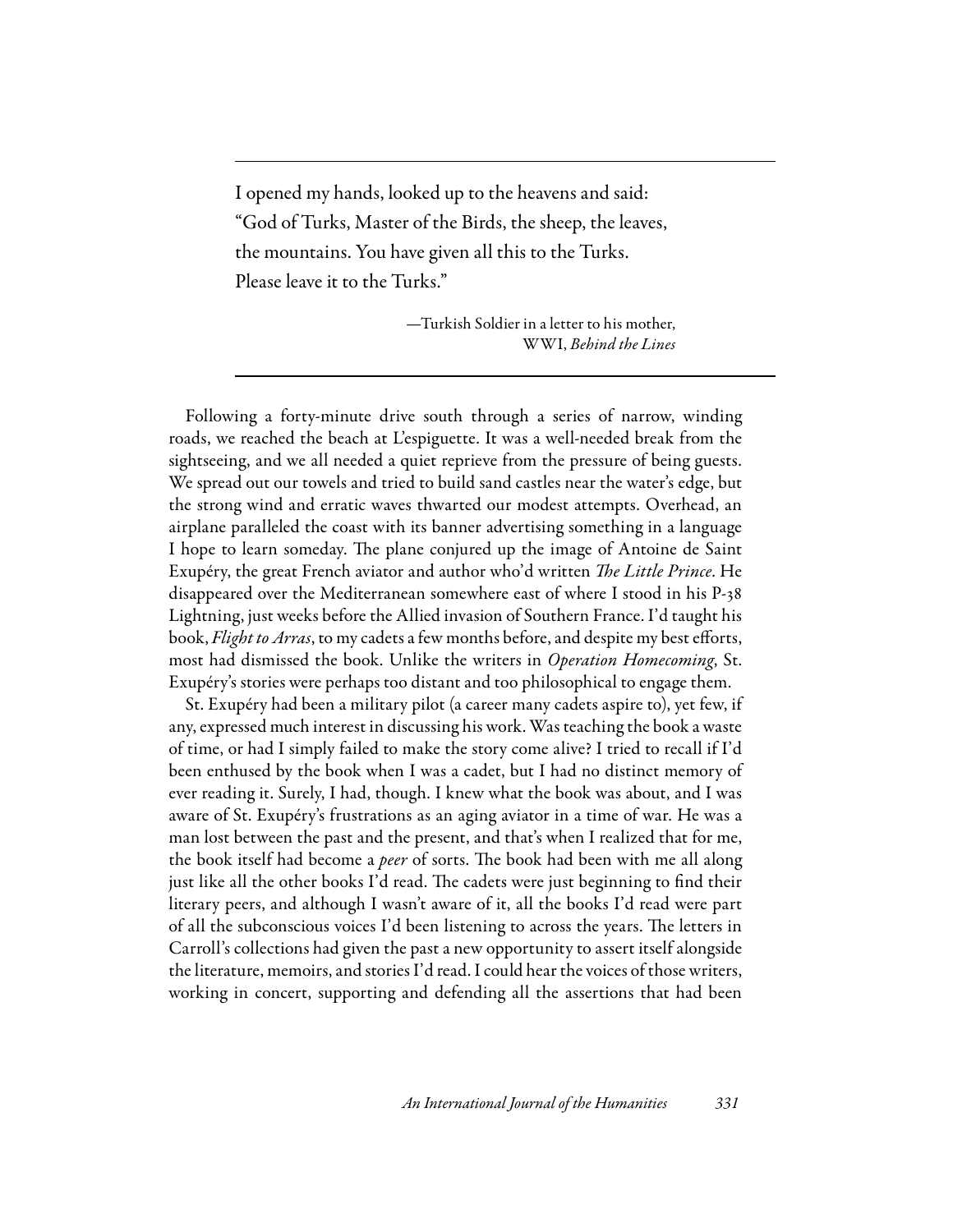lost or forgotten—a stern warning from the past to keep all the stories alive. Yes, I needed to keep teaching *Flight to Arras*.

> Someone helped him over the gangway to our ship and as he walked past us one of the assisting sailors said, "shell shock" and we noticed the vacant look in the soldier's eyes which seemed widened by the recent horror.

> > —Ensign Charles Sweeney, WW II, *Grace Under Fire*

Reading the guidebook atop the walled city of Aigues–Mortes, it was easy to imagine myself as a medieval warrior defending the city or preparing for battle. Built a few miles inland near a swampy lagoon (Aigues–Mortes means "dead waters"), Louis IX had constructed the city to be the launching point for the Seventh Crusade. The imposing walls surrounding the inhabitants are still intact, and the Tower of Constance still dominates the skyline, rising 105 feet into the air. It's a testament to the wealth and power of France in the mid-thirteenth century when Louis IX gathered an army of 25,000 soldiers and embarked on the crusade. Six years later he would return home barely alive, defeated and bankrupt, but unwilling to give up the fght for the Holy Land. Undaunted by his past failures, the future saint, would embark on another crusade nearly thirty years later, but he would die of the plague without achieving anything.

My eighth-grade history teacher, a veteran of the Korean War, was the frst of many to teach me the importance of learning the lessons of history. He was also the one to assign our class the task of interviewing a veteran. It was simple: ask fve questions, write the answers down, and talk about it in class. Although my father had never spoken to me of his experiences in Vietnam, he agreed to participate. While I barely recall sitting down with him, I can still remember the last question I asked him, and that's because the answer was related to something we shared together—something I'd always enjoyed. "What's it like to be in war?" I asked, unaware of the complexity of my fnal question. I don't recall if he hesitated, or if he'd anticipated what I would ask, but the answer has stayed with me ever since. "It's like you're camping for a whole year—real camping on the ground out in the middle of nowhere," he said. "Except some crazy person has let a huge, wild beast loose in the hills—a terrible, hungry beast that never-ever sleeps and can see in the dark. And every night you can hear it moving out in the distance; you know it's hunting you, and the only thing you can do is kill the beast before it kills you."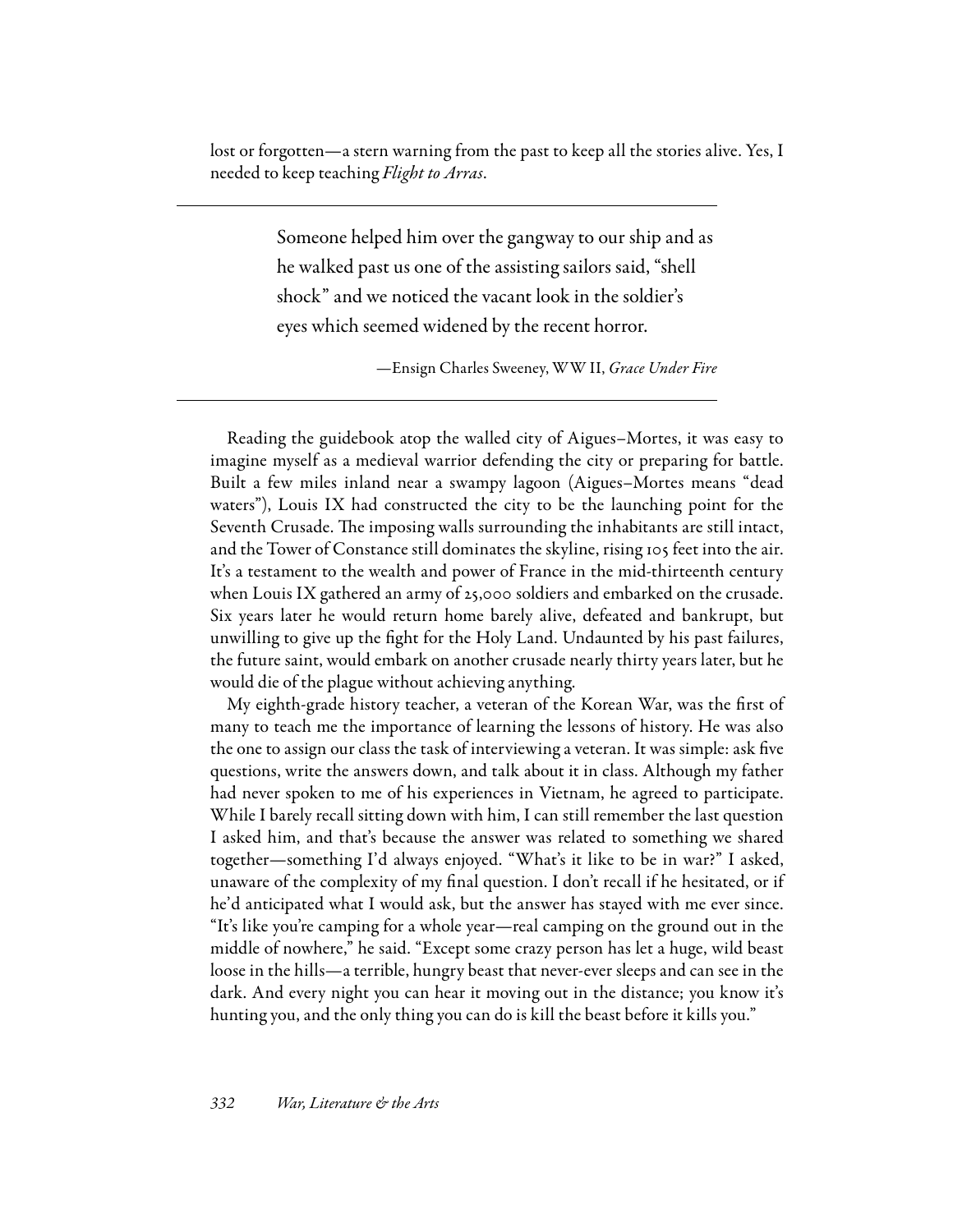When I turned to fre I saw a kid I had trained go down in a heap…. What has been happening and will happen in the future is better left forgotten. What I've almost done, will have to do, or have already done is better forgotten, too.

—Cpl. Mike Jefords, Vietnam, *War Letters*

Not only did the image curb my enthusiasm for camping, but in my young imagination, war itself had been transformed into a horrible beast—a thing to fear. As a cadet and a young officer, though, I'd learned to push aside the fear. I was taught that war could be waged properly, and I came to accept the plausibility of that concept; it was just a matter of taming the beast, I reasoned. Afer all, wasn't that what being an officer was all about? As a lieutenant and a young captain, I held on to that notion, and even defended it, shielding my arguments behind the American military successes of the Twentieth Century. But hiding behind success can be a dangerous and seductive thing. It can make you deny or forget what the literature and poetry of war is always reminding us—that the beast can never fully be tamed.

It's clear to me now, that my father was right to instill in me a fear of war, even at such a young age. It was an educated fear, imparted through experience, and I've come to see that Andrew Carroll's books play a similar role. Like my father's stories, they reach out to the imagination of those who've never experienced combat or seen the efects of war unfolding all around them. By using a series of vivid historical summaries throughout the books, Carroll puts all of the wartime correspondences in context. In doing so, the books encapsulate the history of war in a way no other form can, reacquainting us with the events that precipitated the letters, and reminding us of the devastating consequences of war. The combined efect allows us to see clearly, across more than two centuries of warfare, just what the beast is capable of: British prisoners being brutally executed during the revolutionary war, Sherman's march to the sea, the massacre of African-American soldiers at Fort Pillow, the rape of Nanking, the Dresden fre bombing, Dachau, Nagasaki, My Lai, Srebrenica, Abu Ghraib… and one can't help but think about all the unacknowledged and undocumented atrocities from the past. Afer all these years, it's clear to me now, that what my father was trying to tell me, was that in order to fght the beast, you're forced to become one.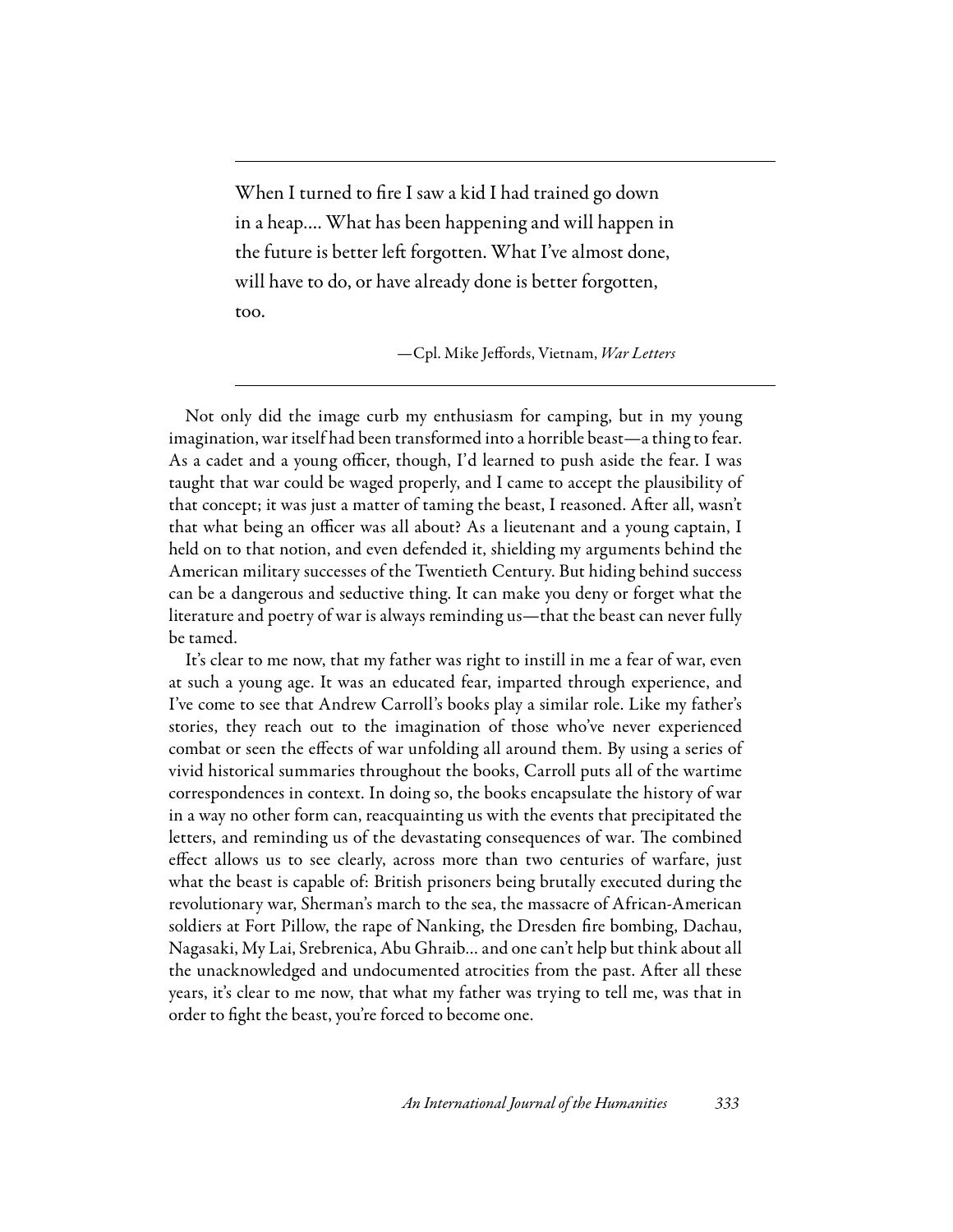My dear parents, if the sky were paper, and all the seas of the world an inkwell, I could not describe my sufering and all that I see around me.

> —Fourteen-year old Polish boy, Chaim, writing from a labor camp, WWII, *Behind the Lines*

I opted out of the last day's excursions, deciding instead, to go through my notes, read and take some time to write. It was late in the afernoon, when Monsieur Nouvelle sat down beside me, curious about my reading. We spoke briefy of the War in Iraq, the French and American failures in Vietnam, and of World War II. Although it was before he was born, he told me the story of how his father had been captured by the Germans, and spent more than four years as a prisoner of war.

"Did he write—any letters, a journal—anything about what happened to him, or did he say much about it?" I asked. "No," was his reply. "It was a terrible, terrible war for him, terrible for everyone, and he didn't talk about it. Nobody did."

I couldn't help but think of my own father's silence over the years. He'd only spoken a few times to me about Vietnam, and when he did, it was mostly to add to the things I already knew or to hint at things he never wanted to repeat. Over the years, I've come to see the silence not so much as a need to forget, but rather more as having no desire to remember. Those who fight and kill for their country understand that people who haven't experienced war can't begin to imagine what it's like. So, why discuss things that people don't want to hear anyway, and why conjure up images that return unasked for on their own?

It's clear to me now, that the pervasive silence accompanying soldiers who've experienced combat makes The Legacy Project all the more important. It's striking to learn that men who never spoke of their combat experiences to family and friends had penned incredible letters or journals when they were young men away at war. Letters that went beyond the battlefeld, expressing love, hope, and a longing for what they'd lost in the wake of their experiences in war. For many, these letters are a fnal expression from the person they once were, and they defy the silence. They are voices calling from the past, youthful voices pleading to future generations to stop and *imagine* another way of solving the conficts of the world… to stop and *imagine* all the horrible consequences of war before they send another generation off to fight... to stop and *imagine* the cost—the terrible, indefnable cost of all that silence.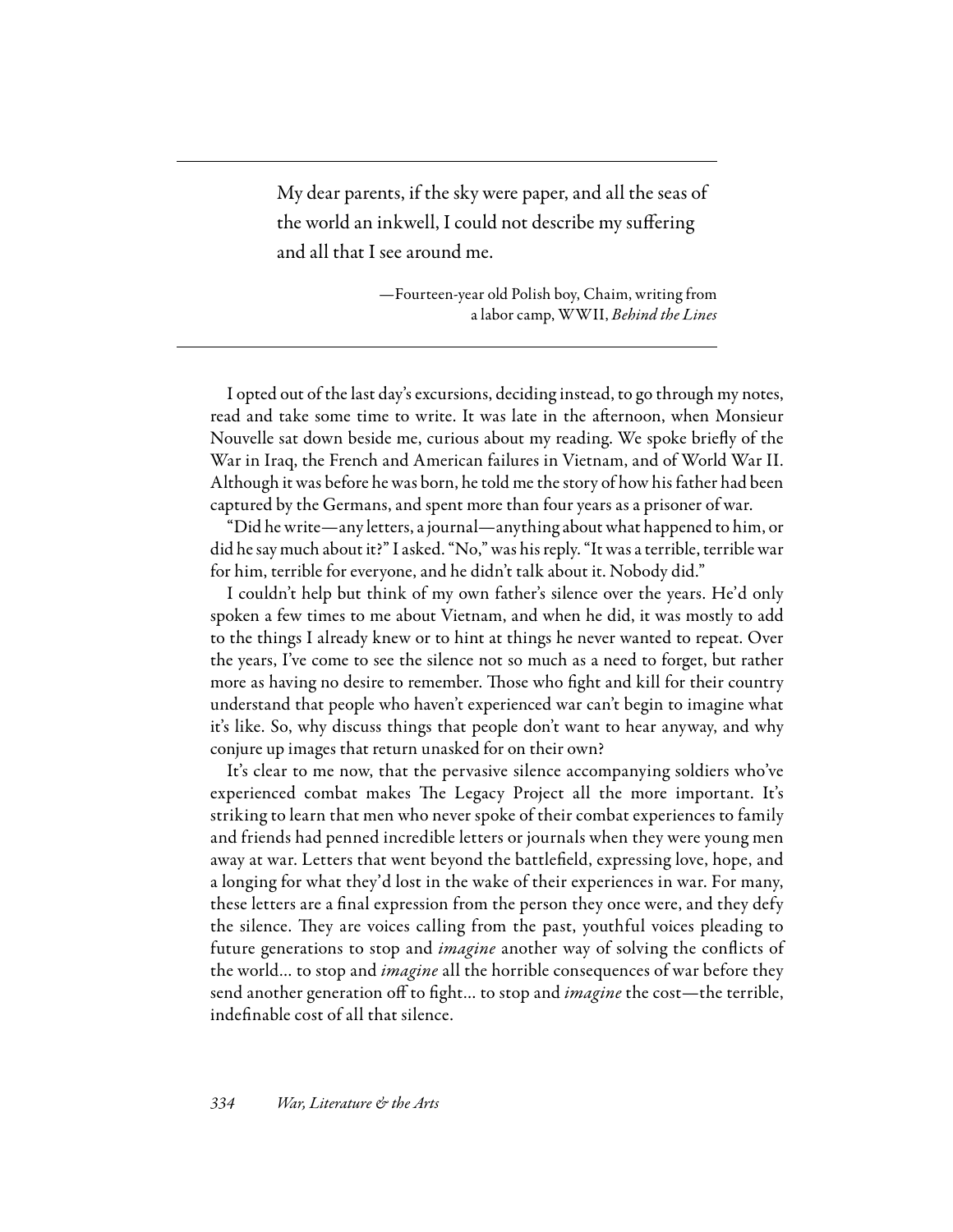Your place on this wall shows our future leaders and warriors that we cannot repeat Vietnam. They have a choice in their future, and I know if you were able to give them direction and strength of conviction, your words would echo my own, and lead them away from the mistakes of the past.

> —anonymous letter to a fallen comrades from Vietnam, *Behind the Lines*

I realize now that I've been working all along to sharpen the imaginative skills of my cadets—the future leaders with whom I share a mere forty hours a semester. As an officer, I'm acutely aware that in the end, everything at a military academy is about training—preparing young men and women for the unknown roles they may be called upon to play—and I wonder, is it possible to train an imagination, too? Maybe that's what Andrew Carroll's books are ultimately about, providing lenses through which to imagine the past. It's one thing to teach the literature, poetry and history of war, but it's another thing to have the cadets read the letters from people their age, written across the years, and to hear the refections on what it's like to question things, to know fear and doubt, loneliness, to understand what it means to kill, to be exposed to death and terror in its infnite varieties, and to sense what it means to wake up and wonder if this day is your last.

> The ghosts of American soldiers Wander the streets of Balad by night, Unsure of their way home…

> > —Sgt Brian Turner, War in Iraq, *Operation Homecoming*

Afer refecting on all the stories, letters and anecdotes from across the years, I fnd myself considering how lives are reshaped by the experience of war—those who return home and those whose voices are silenced forever. And I can't help but